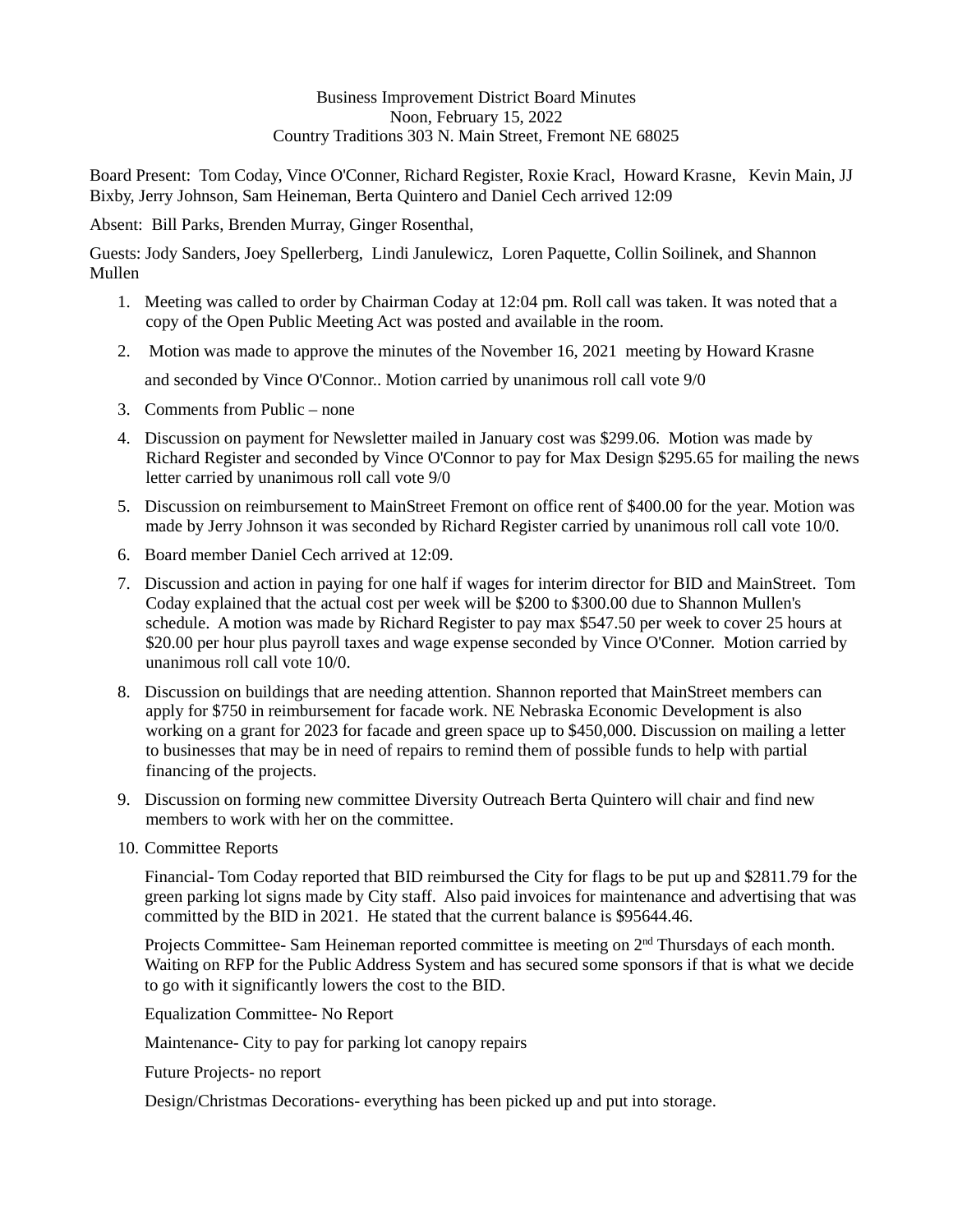Chairman Coday said the next BID Board meeting will be March 15<sup>th</sup>, 2022 at 12:00 pm at Nebraska Quilt Company.

A motion to adjourn at 12:59 pm was made by Vince O'Conner and seconded by Howard Krasne. Motion carried by unanimous roll call vote 8/0 as Roxie left at 12:48 p.m.. and Daniel left at 12:56 pm

Respectfully submitted,